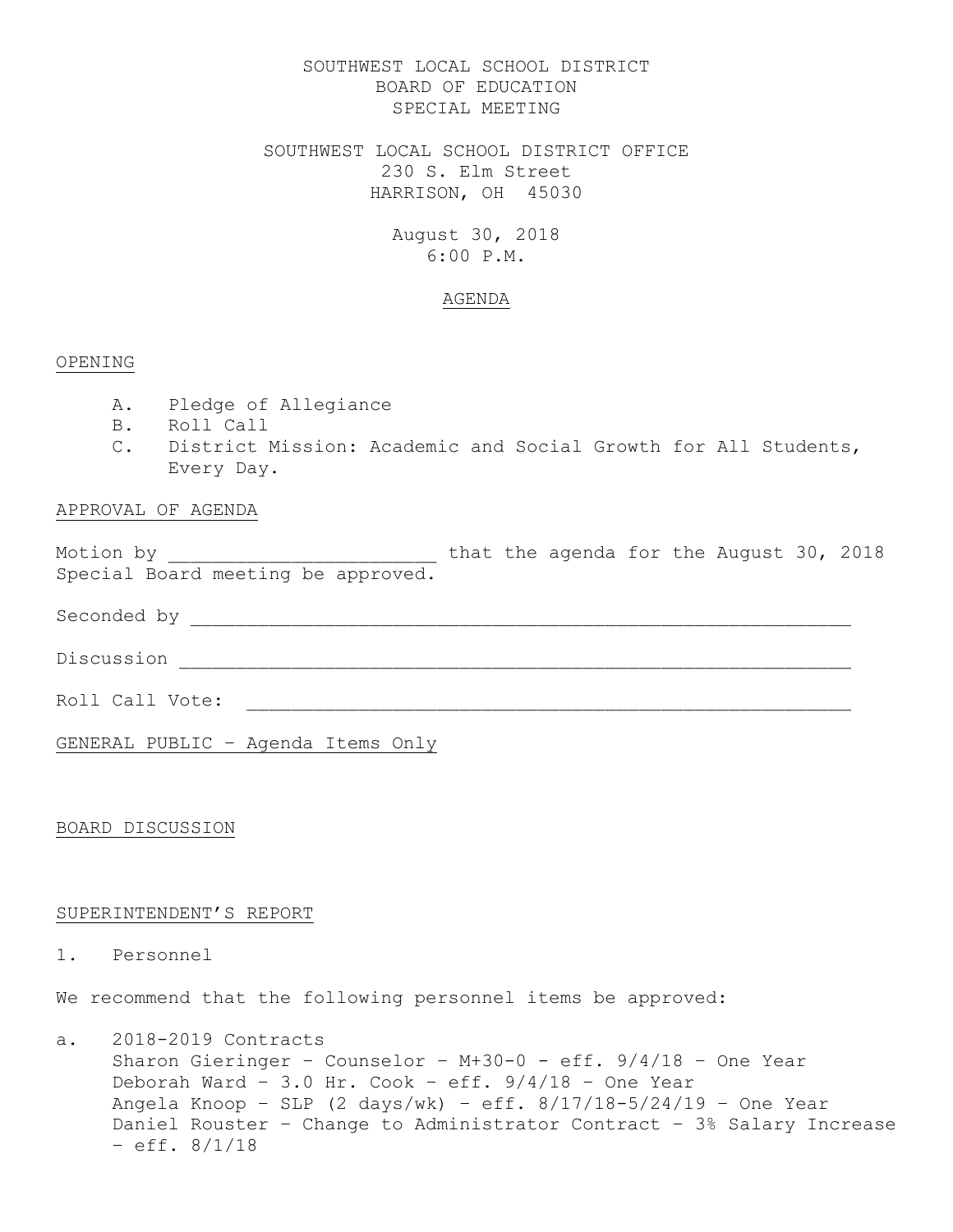| Page 2 | Special Board Minutes 8/30/2018<br>SUPERINTENDENT'S REPORT (cont.)                                                                                                      |
|--------|-------------------------------------------------------------------------------------------------------------------------------------------------------------------------|
|        | $b.$ 2018-2019 Substitutes<br>Shirley Pacella - Bus Driver<br>Kenneth Van Cleve - Bus Driver                                                                            |
|        | c. 2018-2019 Resignations<br>Jeff Nienaber - HS Mock Trial Advisor                                                                                                      |
|        |                                                                                                                                                                         |
|        |                                                                                                                                                                         |
|        |                                                                                                                                                                         |
|        | TREASURER'S REPORT                                                                                                                                                      |
|        | 1. Five-Year Forecast Software Agreement                                                                                                                                |
|        | We recommend the Board approve the agreement with Forecast 5 Analytics for<br>software to generate the five-year forecast.                                              |
|        |                                                                                                                                                                         |
|        |                                                                                                                                                                         |
|        |                                                                                                                                                                         |
|        | 2. Service Agreement Between Southwest Local Schools and Butler County<br>ESC/Educational Audiologist                                                                   |
|        | We recommend the Board approve the Service Agreement between Southwest<br>Local School District and Butler County Educational Service Center for<br>Audiology Services. |
|        |                                                                                                                                                                         |
|        |                                                                                                                                                                         |
|        |                                                                                                                                                                         |
|        | GENERAL PUBLIC                                                                                                                                                          |